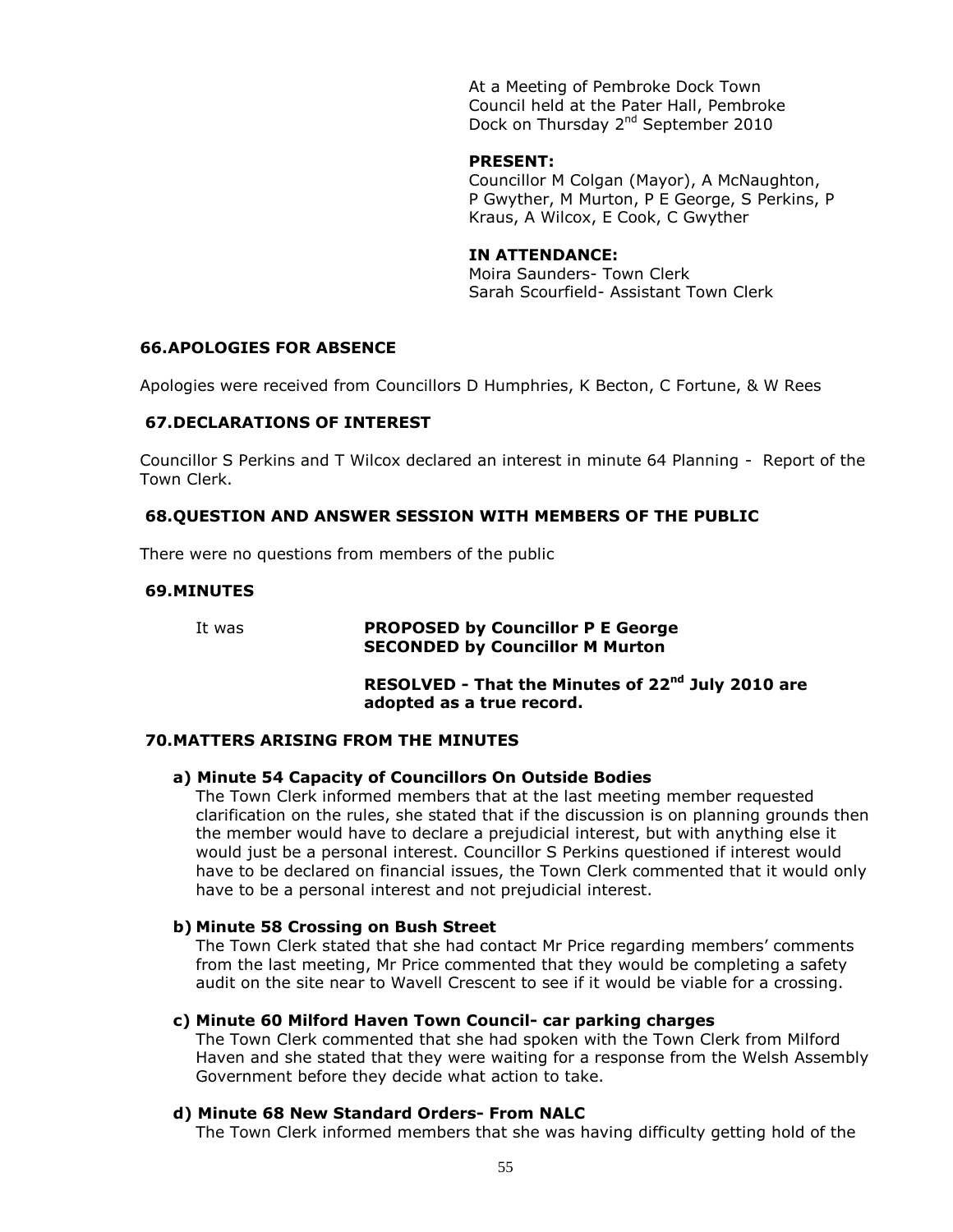new standing orders. She stated that she had contacted NALC but they stated that we needed to go through One Voice Wales. The Town Clerk commented that the Council are not members of One Voice Wales so are unable to use them. Councillor S Perkins questioned if the Town Council should revisit the issue of becoming a member of One Voice Wales as they have a lot of good information being fed down which could be of benefit to the Town Council. Members agreed that it would be added to the Agenda for a future meeting for discussion.

# **e) Planning Issues**

The Town Clerk informed members that the Town Council had now received a retrospective planning application for the Prince of Wales.

# **f) CCTV Contributions**

The Town Clerk stated that after discussions at the last Town Council meeting regarding CCTV contributions she had contacted the local police force and received a response from the local inspector acknowledging the email but she commented that she was still waiting for a full response.

# **71.REPORT OF THE TOWN CLERK**

# **53. Defensible Barracks, Pembroke Dock**

The Town Clerk informed members that she had received a letter from Ms Melissa Howells, an officer of the County Council explaining that the Defensible Barracks have been advertised for sale. She commented that she had subsequently spoken to Ms Howells on the telephone and discovered the history of the Barracks for the last 10 years. The Town Clerk stated that in her letter Ms Howells is encouraging the Town council to inform any contacts that might be interested in purchasing the property. The Niall Phillips Study prepared for the County Council could be made available.

The Town Clerk commented that Ms Howells also informed her that as the Barracks are considered an ancient monument the County Council have an obligation to ensure that the property is kept in reasonable order, in a state that would ensure the building was conserved, a condition survey was about to be done and a repair bill would not doubt be given to the owners of the building.

Councillor P Gwyther commented that the view from the property is vital to the sale but he stated that the view of the waterway is disappearing due to the overgrown trees and bushes. It was questioned if the view could be revived. Members agreed for the County Council to be contacted to see if anything can be done.

# **54. Welsh Assembly Government Consultation – Local Authority Byelaws.**

The Town Clerk stated that she had attached a copy of the comments made by the Consultation Committee, she asked for members' agreement to pass the comments on to the Welsh Assembly. Members agreed for the comments to be sent.

The Town Clerk commented that she also received a copy of the latest Local Government (Wales) Measure that needs to be considered. Members agreed for this to be considered by the Consultation Committee.

All members agreed for the comments to be sent.

# **55. First Aid training**

The Town Clerk commented that she was aware that none of the Town Council's staff had an up to date First Aid certificate. To rectify that she had approached a number of local organisations to quote for an emergency first aid at work course but also combining a defibrillator course, as there is one in the building and no one has been trained in its use.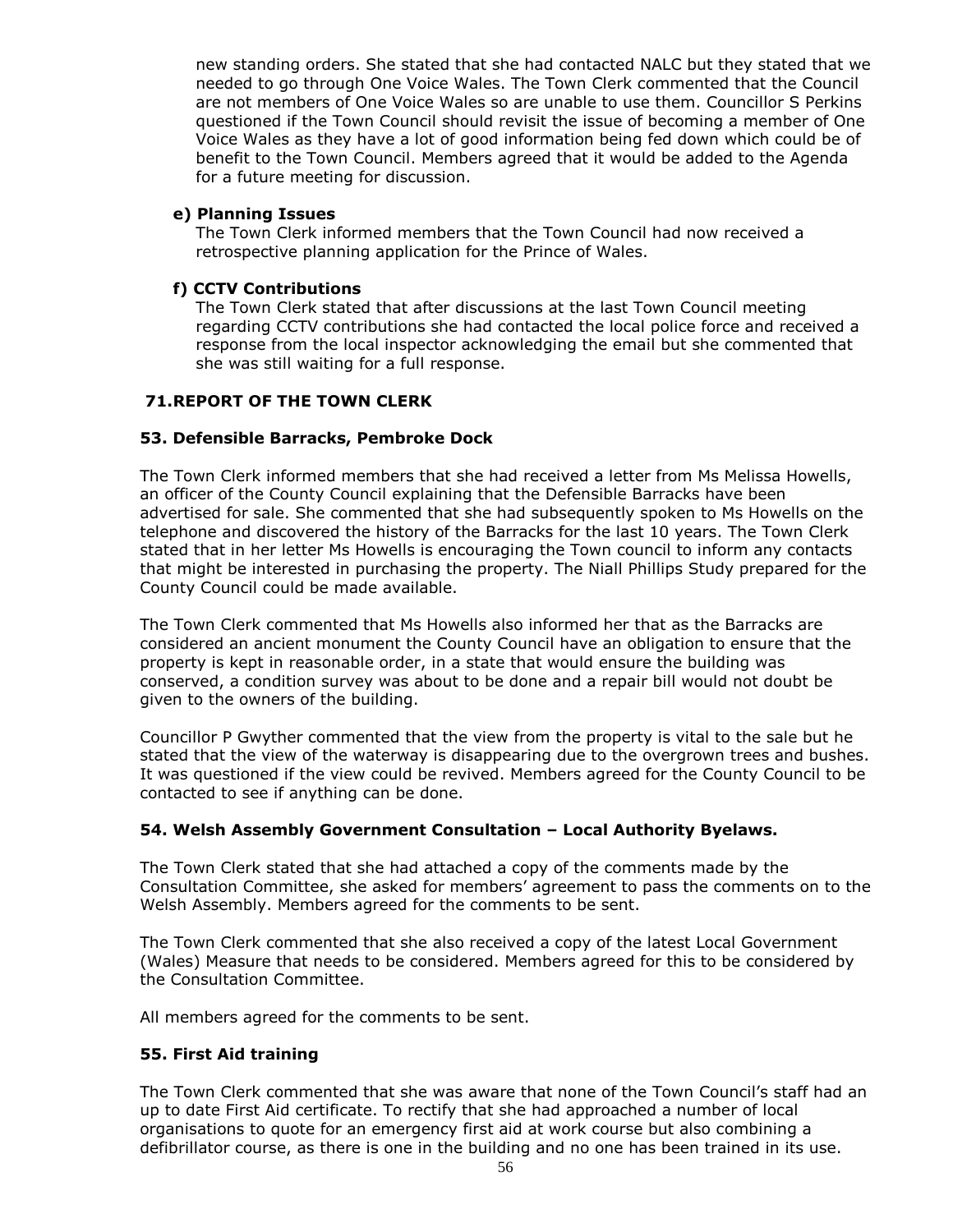The Town Clerk informed members that as any one of the 5 staff employed by the Town Council can be on site at any time, she felt it was essential that all 5 are trained in First Aid.

The Town Clerk stated that the cheapest quote she had received was £300 for both courses and for all 5 of the Town Council's staff and for that the gentleman concerned will hold the course on the premises. Pembrokeshire First Aid Training is a company that is used by the County Council. She asked for members' agreement to organise this course for a total of £300.00.

#### It was **PROPOSED by Councillor M Murton SECONDED by Councillor P E George**

# **RESOLVED – That the Town Clerk arrange First Aid Training for the 5 members of staff at a cost of £300.00**

# **56. Crime trends – Dyfed-Powys Police**

The Town Clerk commented that she had enclosed in your papers prints of the crime trends screens from the Dyfed-Powys web site. She had produced a print for each ward and have grouped together the different crime types, she questioned if this was of interest to members? Or would prints of each ward and each crime type be of more interest? The Town Clerk commented that on the prints it states whether the crime levels for that specific area are above average, average or below average. All members agreed that the information shown was broken down enough.

# **57. Financial assistance – Thank you letters**

The Town Clerk stated that she had received a letter from Daniel Rolls and Rebecca Powell thanking the Town Council for their kind help in granting them  $E200$  towards the cost of their trip to Scarborough for the National Dance Competition, she commented that they will keep Members informed of their progress.

The Town Clerk informed members that she had also received a letter of thanks from Lucianna Cole who is a girl guide representing Pembrokeshire and Wales at a jamboree in Austria. Lucianna stated that she has enjoyed fund raising but that the donation of  $£100$ from the Town Council has made such a difference and has helped enormously.

# **58. Deposit Local Development Plan-update**

The Town Clerk informed members that the Plan is due to go to Cabinet on  $29<sup>th</sup>$  November and full Council on 9<sup>th</sup> December. She commented that the formal consultation period on the plan will then begin in the New Year. The County Council will write to all consultees at the time of Deposit (late 2010).

# **59. Pembrokeshire Housing – Annual Report**

The Town Clerk informed members that she had received a copy of this report and had placed it on the table in the Chamber.

# **60. Stackpole – Open day**

The Town Clerk informed members that there is to be an Open day at the Stackpole gardens on  $11<sup>th</sup>$  September between 11am and 5 pm.

# **61. Financial Assistance Request- Urdd**

The Town Clerk stated that she had received a letter from Urdd Gobaith Cymru asking for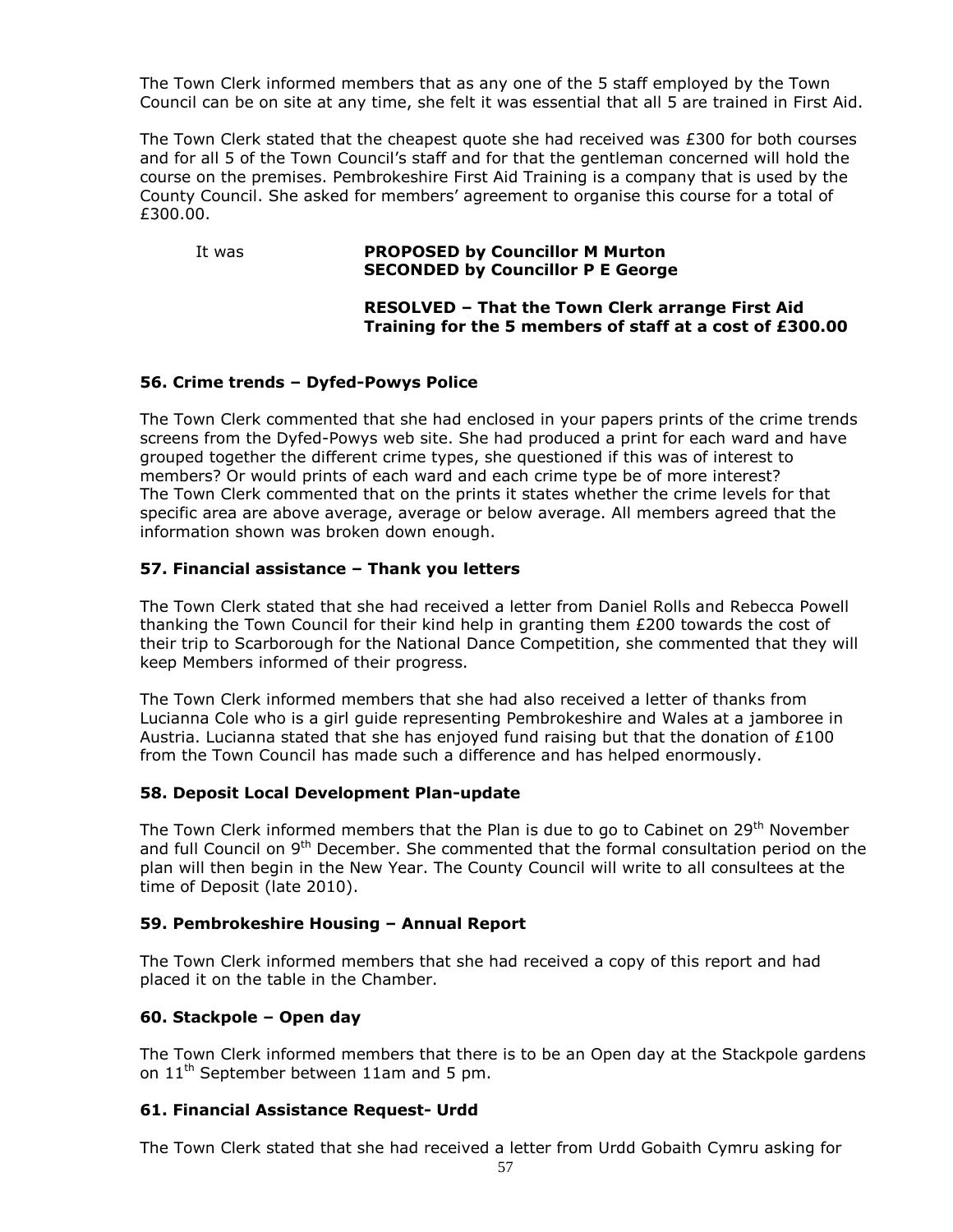financial support for this charity. She commented that it offers a wide range of activities cultural and sporting, philanthropic and educational. It runs the National Urdd Eisteddfod. There are 3700 members of the Urdd in Pembrokeshire. Members agreed that the charity was out of the Pembroke Dock area so would be unable to support them.

# **62. No Need For Nuclear**

The Town Clerk informed members that she had received information from this organisation asking for the support of the Town Council and Councillors in their campaign against future building of nuclear power station.

She stated that there is to be an early day motion in the House of Commons calling for an enquiry into whether or not new nuclear power stations are needed. They are looking for support in asking MP's to sign EDM 557.

Members agreed that this paper should remain 'on the table'

## **63. Unreasonably Persistent Communications and Unreasonable Behaviour Procedure.**

The Town Clerk informed members that she had sent to all members a copy of the proposed procedure; she commented that she had also included a copy in the papers for this meeting.

The Town Clerk stated that the procedure itself is self explanatory and felt that it would be a good addition to the procedures of the Town Council.

She informed members that this procedure is one that is adopted by Pembrokeshire County Council and has its origins from the Public Ombudsman for Wales office.

The Town Clerk commented that she had made the suggestion that the Personnel Committee make any decision with regard to an individual who may have been deemed to have fallen into this category. She stated that as it is essential that an appeals process is adopted she suggested that an appeals panel is made up of the Mayor and two other Councillors who were not party to the original decision.

#### It was **PROPOSED by Councillor P Gwyther SECONDED by Councillor S Perkins**

**RESOLVED - That the Town Council adopt the proposed procedure.**

**64. Planning**

**Planning Applications**

**10/0395/PA** Mr M Creed 50 Dimond Street & 2 Laws Street Pembrokeshire Estates Pembroke Dock 16 Main Street **Proposed Party Wall & Site**  Fishguard **Protection Works**

Members commented on concerns over who would maintain the area as at present the area is overgrown with weeds, members also questioned about the quality of the fencing to be used. It was agreed that the Town Council would ask the County Council to insist on a good standard of fencing and also for the Town Clerk to contact the land owner regarding the control of the weeds.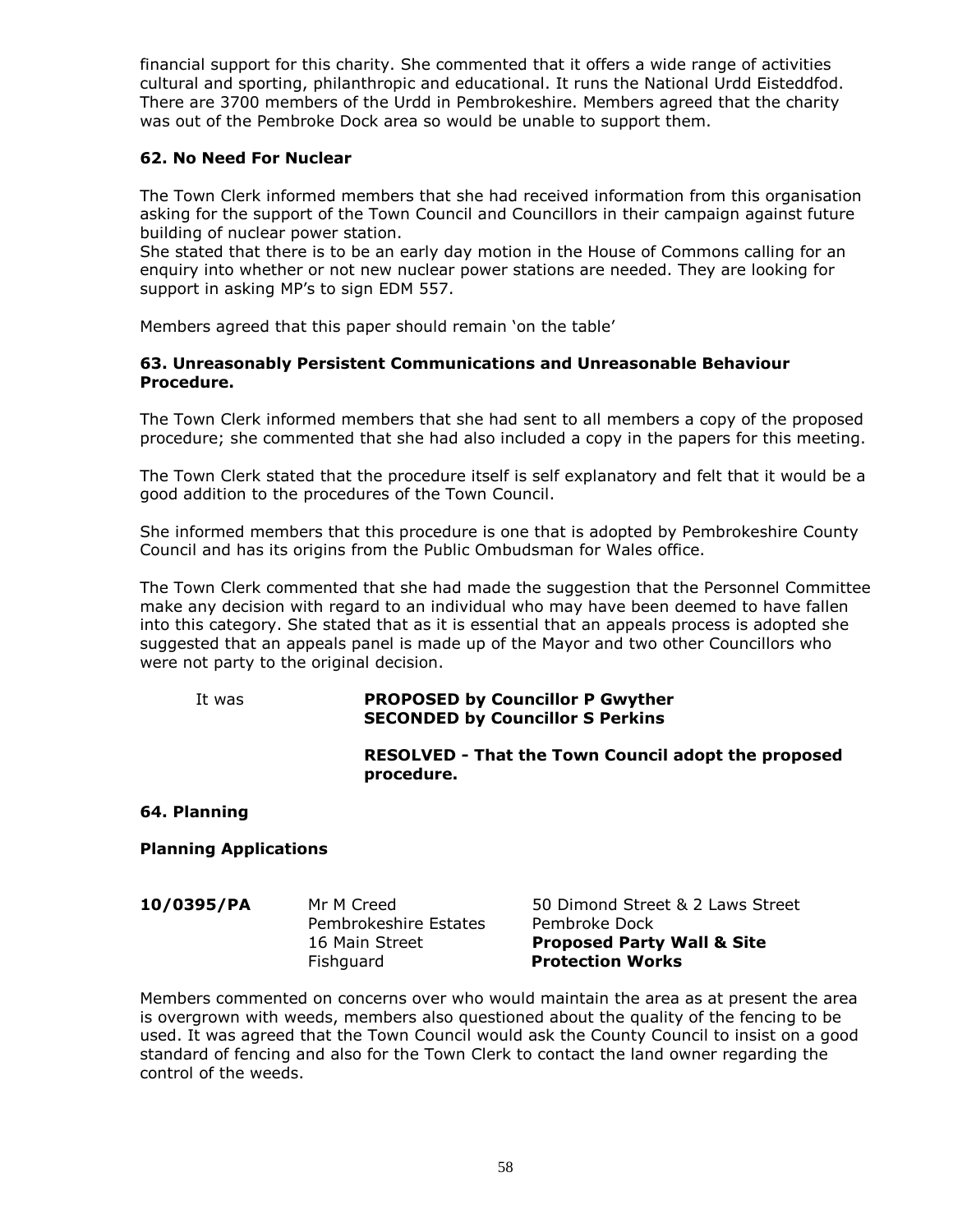| 10/0472/PA | Mr Keith Mitchell<br><b>BushRise</b> |
|------------|--------------------------------------|
|            | <b>Bush Hill</b>                     |
|            | Pembroke                             |
|            | <b>SA71 4QT</b>                      |
|            |                                      |

**Prince Of Wales** 1 Laws Street Pembroke Dock SA72 6DJ **Change of use from garage to office (retrospect)**

Members commented that there seemed to be a lot of retrospective plans coming into the office and wanted to raise their concerns about this to the County Council.

#### It was **PROPOSED by Councillor M Murton SECONDED by Councillor A McNaughton**

**RESOLVED - That the Town Council do not support this application due to the use of UPVC within the conservation area.**

|            | Canary Wharf      | Installation of air conditioning unit |
|------------|-------------------|---------------------------------------|
|            | 1 Churchill Place | Pembroke Dock                         |
| 10/0506/PA | Barclays          | 1 Dimond Street                       |

# It was **PROPOSED by Councillor P Kraus SECONDED by Councillor C Gwyther**

# **RESOLVED - That the Town Council Support this application**

# **73. SUPPLEMENTARY REPORT OF THE TOWN CLERK**

There was no Supplementary Report given by the Town Clerk.

# **74. FINANCIAL REPORT**

# **19. ACCOUNTS FOR PAYMENT**

The following accounts are submitted for approval of payment:-

| 39 | Pembroke Armed Forces Day              | £125.00   |
|----|----------------------------------------|-----------|
| 40 | BT Internet Services- Pater Hall Line  | £175.03   |
| 41 | Office White Board                     | £17.31    |
| 42 | BK Services - Rubber feet for chairs   | £33.95    |
| 43 | Sunderland Trust - grant               | £2,500.00 |
| 44 | <b>Office Stationary</b>               | £16.37    |
| 45 | A Cooke - Wreaths                      | £25.00    |
| 46 | Bush School Nurseries- Hanging Baskets | £1,860.00 |
| 47 | Wilkinsons - Copier Paper              | £13.75    |
| 48 | British Leigion - Wreaths              | £18.50    |

NB: Account 41,42,43,44 & 47 were paid out of meeting.

Councillor P E George commented that she would like to thank Jeremy Jones the Caretaker on all his hard work looking after the hanging baskets this year.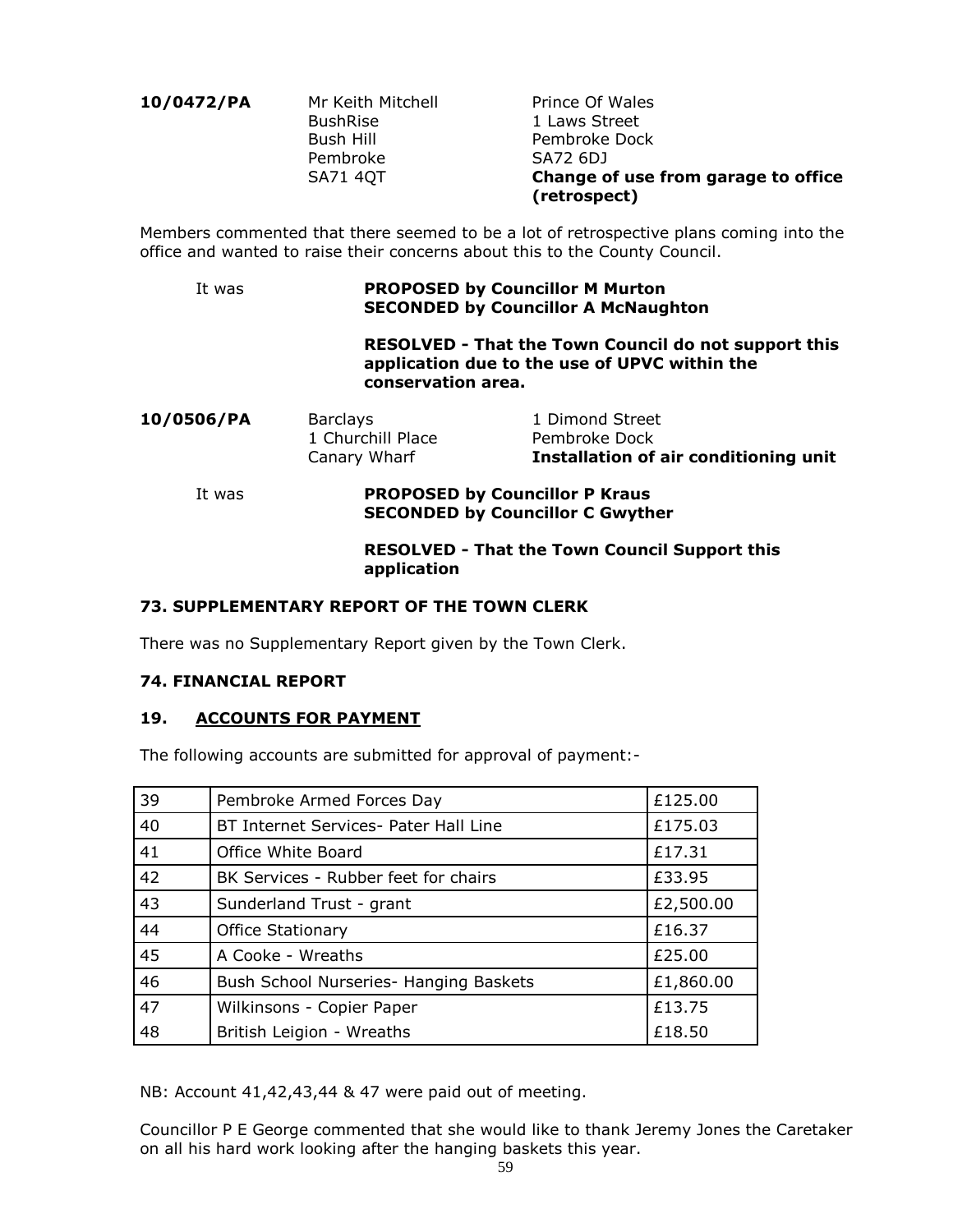# **20. SALARIES AND WAGES**

| 17/06/2010-27/08/2010 | Salaries & Wages | E7454.92 |
|-----------------------|------------------|----------|
| 17/06/2010-27/08/2010 | Tax and NI       | E2030.79 |

# **21. ACCOUNT BALANCES**

| 27/08/2010 | <b>I HSBC Current Account</b> | $E$ 4,208.34 |
|------------|-------------------------------|--------------|
| 27/08/2010 | <b>IHSBC Premium Account</b>  | E 32,617.74  |

#### It was **PROPOSED by Councillor E Cook SECONDED by Councillor S Perkins**

**RESOLVED - That the Town Council approve payment of Accounts numbered 37-45 and Salaries and Wages payments.**

## **75. REPORTS FROM TOWN COUNCIL REPRESENTATIVES SERVING ON OUTSIDE BODIES**

# **PDEAT**

Councillor M Murton commented that at the last PDEAT meeting plans were put into place to refresh the town, but commented that nothing had gone ahead yet. She stated that the team are due to meet on  $8<sup>th</sup>$  September where a new chair was to be elected after the resignation of Mr Ron Watts. She stated that there had been discussions at previous meetings as to which direction the group should be going but commented that this should be discussed in more detail at the next meeting.

# **Police Forum**

Councillor M Murton commented that she had attended the recent Police Forum meeting and priorities for the month were the Golf Club, due to recent attacks within that area, Cycling on pavements and general antisocial behaviour at Hobbs point and Albion Square. Councillor M Murton stated that the Forums need more people to attend, she stated that the feedback received from officers in the meeting is constructive and useful.

# **Pater Hall Trust**

Councillor P Gwyther informed members that the Grant application for the Trust is ongoing, he stated that there had been issues in gaining a copy of the lease, but are now in contact with Lowless and Lowless who are trying to find a copy. He commented that one part of the lease had not been completed which was the sub lease to the Town Council but this was being looked into.

Councillor P Gwyther stated that within the next two weeks the Pater Hall Trust would need to produce a business plan for the grant application, but commented that they had applied to five other grant funders for match funding. Councillor P Gwyther questioned when the £5000 grant from the Town Council could be paid, the Town Clerk commented that the grant could be paid at any time and would arrange for the money to be paid to the Pater Hall Trust.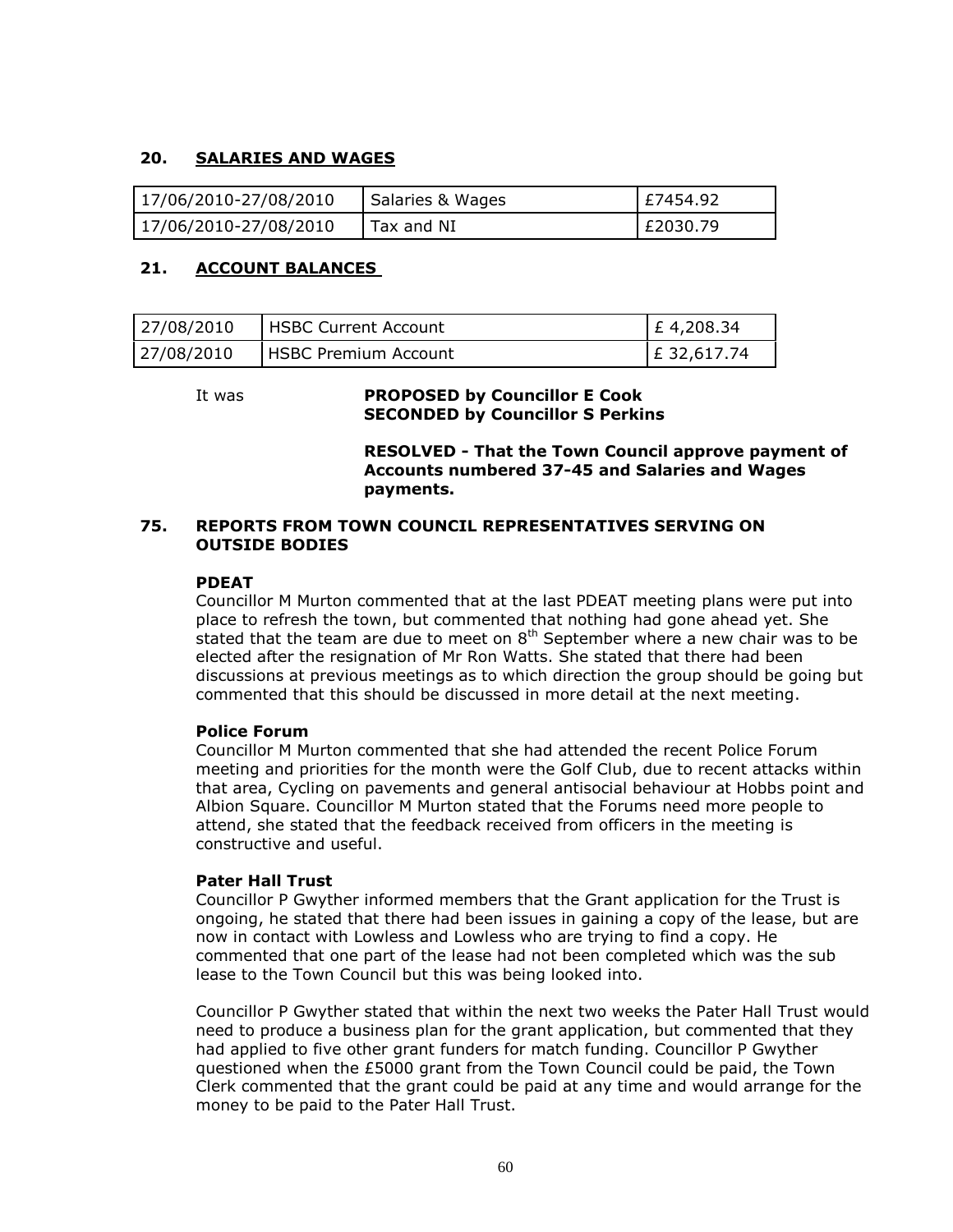# **76. ANY OTHER ITEMS WHICH THE MAYOR DECIDES AS URGENT**

There were no items to discuss.

## **77. ANY OTHER BUSINESS**

#### **Llanion Cemetery**

Councillor P E George commented that the Cemetery is looking messy every time the grass is cut; she stated that the remains of the cut grass is left and not picked up. Councillor S Perkins commented that there had been a notice of motion within the County Council to pick up the grass but she stated that they blow the grass instead. Councillor P Gwyther commented that the Cemetery does not compare well to the high standards of Milford Haven and Haverfordwest. Councillor S Perkins questioned if the Town Council could look at costs to cut the grass themselves, how many hours etc, Councillor P Gwyther stated that we should approach Milford Haven and Haverfordwest Town councils to see how they operate the work.

#### It was **PROPOSED by Councillor S Perkins SECONDED by Councillor P E George**

**RESOLVED - That the Town Clerk would contact Milford Haven Town and Haverfordwest Town Council for information of grass cutting of cemeteries and look at costings.**

#### **Bunting and Flags**

Councillor P Gwyther stated that he had been asked by John Evans at the Sunderland Trust if he could use the Bunting and Flags for the Blitz weekend. The Town Clerk commented that the Town Council does not have any Bunting but the flags are available.

#### **Give Way Sign Lewis Street**

Councillor P Gwyther stated that he had been asked by Councillor K Higgs to mention about the missing Give Way signs at the bottom of Lewis Street, he commented that there had recently been a near miss there with another vehicle. Councillor P Gwyther commented that also the white lines have almost disappeared. It was agreed the Town Clerk would contact the County Council to notify them of the situation.

#### **Mayors Charity Ball**

Councillor P Kraus informed members that on the 15<sup>th</sup> October there will be a Mayors Charity Ball being held at the Cleddau Bridge Hotel 7.30-8.00pm in aid of 2014 Bicentenary. He stated that they have a lady singer and an auction and raffle at the end of the evening. Councillor S Perkins raised concerns that this had not been publicised to Councillors and questioned if they were insured with regard to the money side of things, and also how much the staff would be involved. Councillor P Kraus commented that he was not worried about the costs as he would be able to obtain donations from companies; he stated that most of the work would be done through the outside companies that were involved. Councillor P Kraus assured Council that there would not be any liability on the Town Council to cover any shortfall if sufficient tickets are not sold for the event.

#### **Wasps Nests**

Councillor A McNaughton commented that he had been approached by a neighbour within his ward regarding a wasp's nest. He stated that at present the County Council remove wasp's nests for a fee of £49.00 but was informed that after March 2011 homeowners would need to go to a private company. Councillor S Perkins commented that there are a lot of rumours at present regarding cuts but nothing has been confirmed.